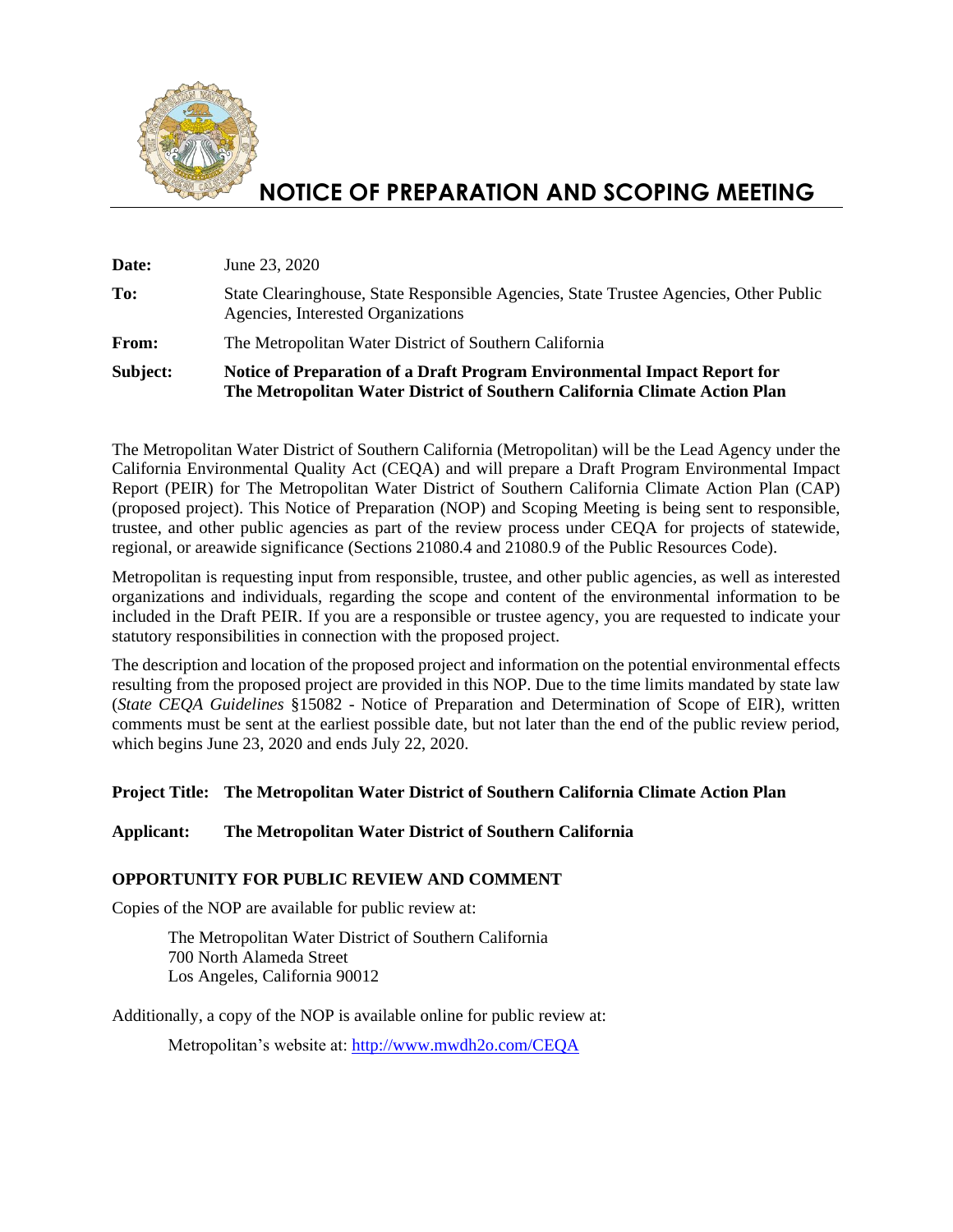The Metropolitan Water District of Southern California Notice of Preparation and Scoping Meeting

Written comments should be sent to the address shown below or via e-mail at EP@mwdh2o.com (reference "CAP PEIR" in the subject line) and should include the name, mailing address, telephone number, and email address, if available, of a contact person.

> Ms. Malinda Stalvey, Senior Environmental Specialist The Metropolitan Water District of Southern California Environmental Planning Section P.O. Box 54153 Los Angeles, California 90054-0153 (213) 217-5545

Please contact Malinda Stalvey via telephone or email at EP@mwdh2o.com to make arrangements for viewing or to receive a hard copy if you are not able to access the document online or view a copy at the location listed above.

All parties who have submitted their names and mailing addresses will be placed on the mailing list to receive notifications during the course of this CEQA environmental review process.

**Scoping Meeting:** Metropolitan will hold a virtual scoping meeting in conjunction with the NOP to present the proposed project and the PEIR process. The meeting will provide an opportunity for agency representatives and the public to assist the lead agency in determining the scope and content of the environmental analysis for the PEIR. The scoping meeting will be held online on July 15, 2020 at 10:00 a.m. To participate in the meeting, please register here:

[https://us02web.zoom.us/webinar/register/WN\\_UohxhPynTW6jwvyl\\_bDUkw.](https://us02web.zoom.us/webinar/register/WN_UohxhPynTW6jwvyl_bDUkw) The public can submit written comments via e-mail at [EP@mwdh2o.com](mailto:EP@mwdh2o.com) (reference "CAP PEIR Scoping" in the subject line) or can provide oral comments during the meeting.

Signature:

Jennifer Harriger Manager, Environmental Planning Section

Date:  $6 - 16 - 2020$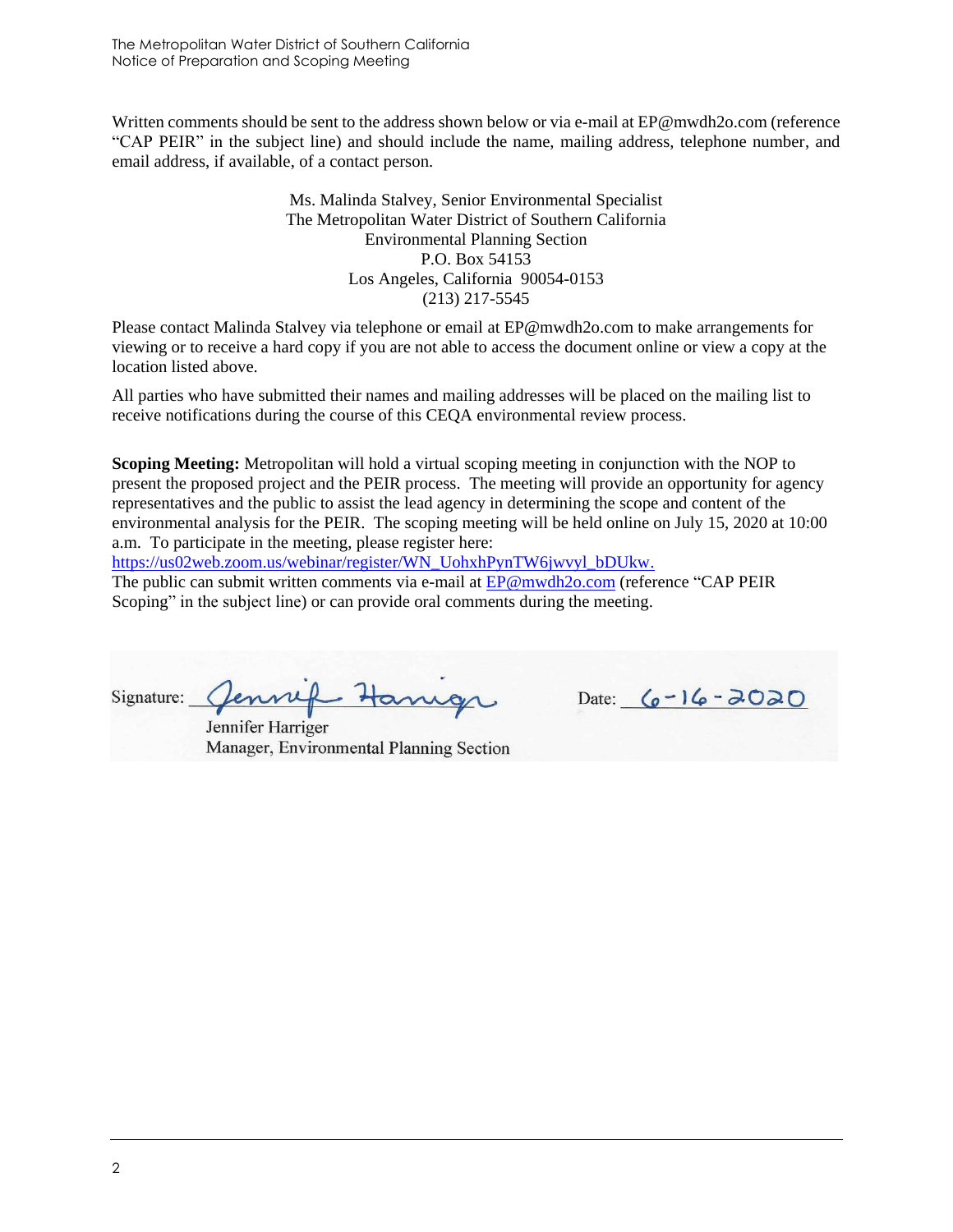## **INTRODUCTION**

The Metropolitan Water District of Southern California (Metropolitan) is a regional wholesaler that provides water for 26 member public agencies to deliver either directly or through their sub-agencies to nearly 19 million people, across a 5,200 square mile service area in six counties in Southern California. On average, Metropolitan moves more than 1.7 billion gallons of water daily through its distribution system, which includes an extensive water system including the Colorado River Aqueduct, 16 small hydroelectric facilities, nine reservoirs, 819 miles of large-scale pipes and five water treatment plants, four of which are among the 10 largest plants in the world. Metropolitan imports water from the California Department of Water Resources' State Water Project and the Colorado River to supplement local supplies. It also helps its member agencies develop water recycling, storage and other local resource programs to provide additional supplies and conservation programs to reduce regional demands.

### **PROJECT DESCRIPTION**

Metropolitan is preparing a Climate Action Plan (CAP) to outline a strategy for reducing greenhouse gas (GHG) emissions associated with future construction, operation, and maintenance activities. The CAP is a comprehensive roadmap that analyzes historical GHG emissions, prepares a forecast of future GHG emissions, sets a GHG reduction target for reducing emissions consistent with applicable state policies, and identifies a suite of specific reduction actions that Metropolitan can choose from to achieve the adopted target consistent with Section 15183.5 of the State CEQA Guidelines. The CAP is a customized roadmap for making informed decisions and understanding where and how to achieve emissions reductions that conform to Metropolitan's mission/goals in a meaningful and cost-effective manner. While a CAP identifies potential projects that may be implemented to meet GHG reduction goals, no specific projects will be implemented without further CEQA review.

### *Emissions Inventory*

Metropolitan's operations inherently result in GHG emissions. Understanding the processes that generate these emissions is essential to identifying strategies to reduce GHG emissions and achieve the identified GHG reduction target. Metropolitan's activities can be categorized into the following GHG generating sectors:

- **Water Conveyance and Treatment.** A majority of Metropolitan's emissions are a direct result of the energy consumed to pump, treat and deliver water throughout Metropolitan's extensive service area.
- **Buildings/Infrastructure.** Infrastructure including offices, facilities, control buildings, lighting, computers, air conditioners, and other equipment that is required to support the treatment and delivery of water.
- **Transportation.** This includes the transportation of employees and equipment to and from offices and worksites. Emissions stem from both Metropolitan's fleet vehicles and employee commute emissions.
- **Waste Disposal.** Waste falls into three categories: mixed solids waste, mixed recyclables, and organics. Metropolitan generates waste from various sources, ranging from employee lunches to office waste, which results in indirect GHG emissions as it decomposes in landfills.
- **Water Use.** Water sector GHG emissions by Metropolitan result from water use in facilities and irrigation.
- **Construction.** As Metropolitan's infrastructure ages, there is a continued need for construction of new facilities and infrastructure or rehabilitation of existing facilities and infrastructure. Construction activities result in direct GHG emissions from fuel combustion associated with construction equipment use and transportation of workers and materials.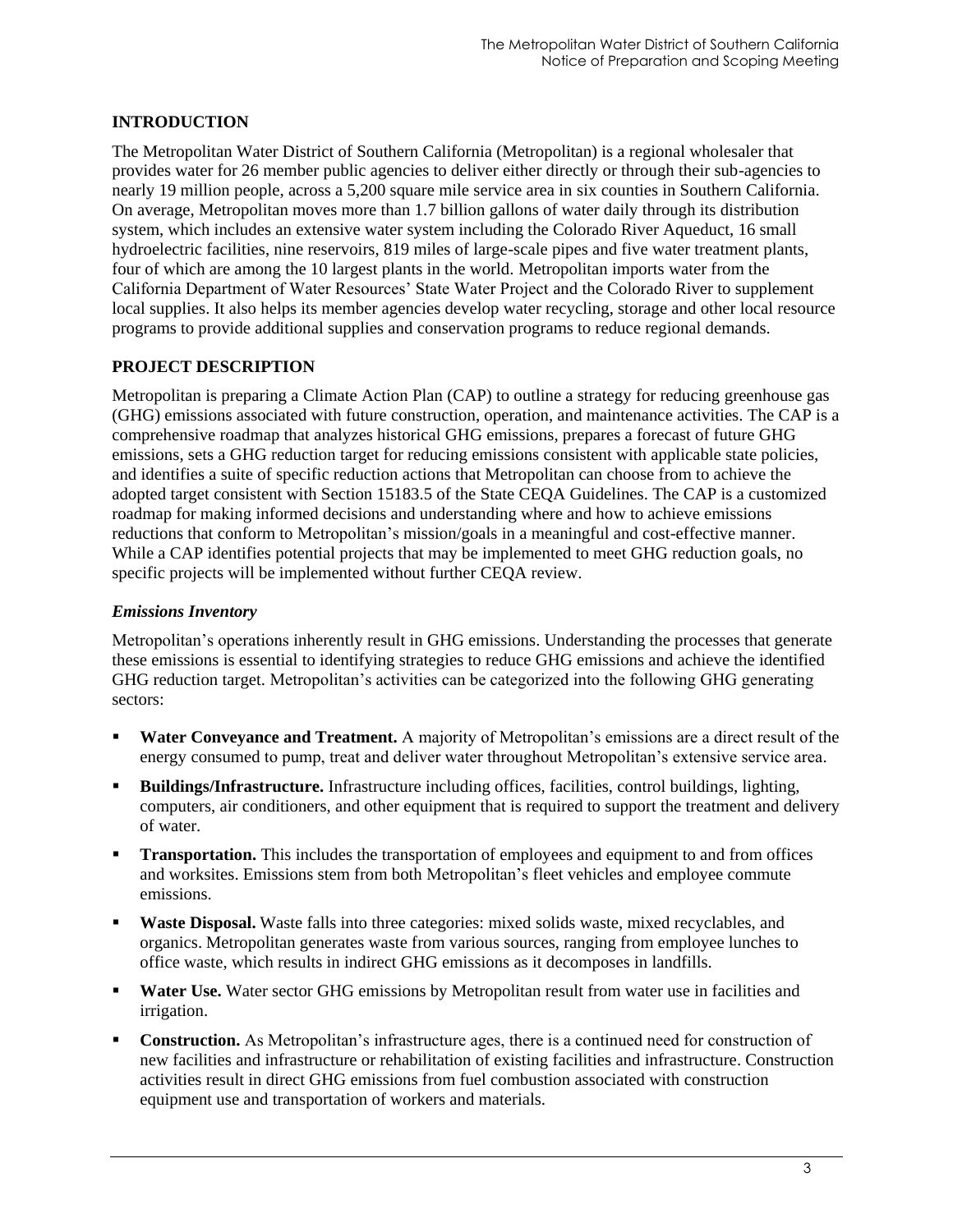The CAP will include an inventory of Metropolitan's emissions, including an estimate of emissions associated with Metropolitan's operations from 1990 through 2017. The inventory will describe methodologies used to calculate Scope 1, Scope 2, and Scope 3 emissions. Scope 1 emissions include those from direct fuel combustion, including natural gas, propane, welding gasses, and gasoline and diesel used to power Metropolitan's vehicle fleet. Scope 2 emissions include indirect GHG emissions associated with the purchase and consumption of electricity. Scope 3 emissions are indirect emissions resulting from employee commute, waste generation, water consumption in Metropolitan-owned buildings, and construction projects. The emissions inventory will also provide a forecast of future emissions based on current operations and construction of capital improvement projects.

# *GHG Reduction Target*

The CAP will establish a GHG reduction target aligned with applicable state GHG reduction policies including Senate Bill 32, which establishes a statewide GHG reduction target of 40 percent below 1990 levels by the year 2030, and Executive Order B-55-18, which sets a statewide goal of carbon neutrality by 2045. Metropolitan will measure and track its emissions inventory using:

- **Per Capita Emissions Calculation.** Per capita emissions uses Metropolitan's calculated mass emissions and divides by the service population.
- **Carbon Budget Tracking**. Sets a carbon budget that is incrementally reduced over time to reach the adopted target.

In addition to establishing a reduction target, the CAP will provide a detailed analysis of the emissions reductions necessary for Metropolitan to achieve its target based on the emissions inventory and forecast described above.

# *Reduction Measures*

The CAP will identify a suite of GHG emissions reduction measures that can be implemented to achieve the adopted emissions reduction target. At this time, GHG emission reduction measures are anticipated to span the following categories:

- **Energy Use**
- Waste
- **Transportation**
- Reduce Downstream Emissions
- Colorado River Aqueduct Pumping
- Off-road Construction
- Water Conservation
- Carbon Sequestration
- Conventional Treatment Plants
- Advanced Water Treatment Facilities
- New Pump Specifications
- General Engineering

It is anticipated that a majority of GHG reduction measures will be administrative in nature and, consequently, will not result in physical impacts to the environment. Nevertheless, all potential GHG reduction measures will be evaluated in the Draft PEIR.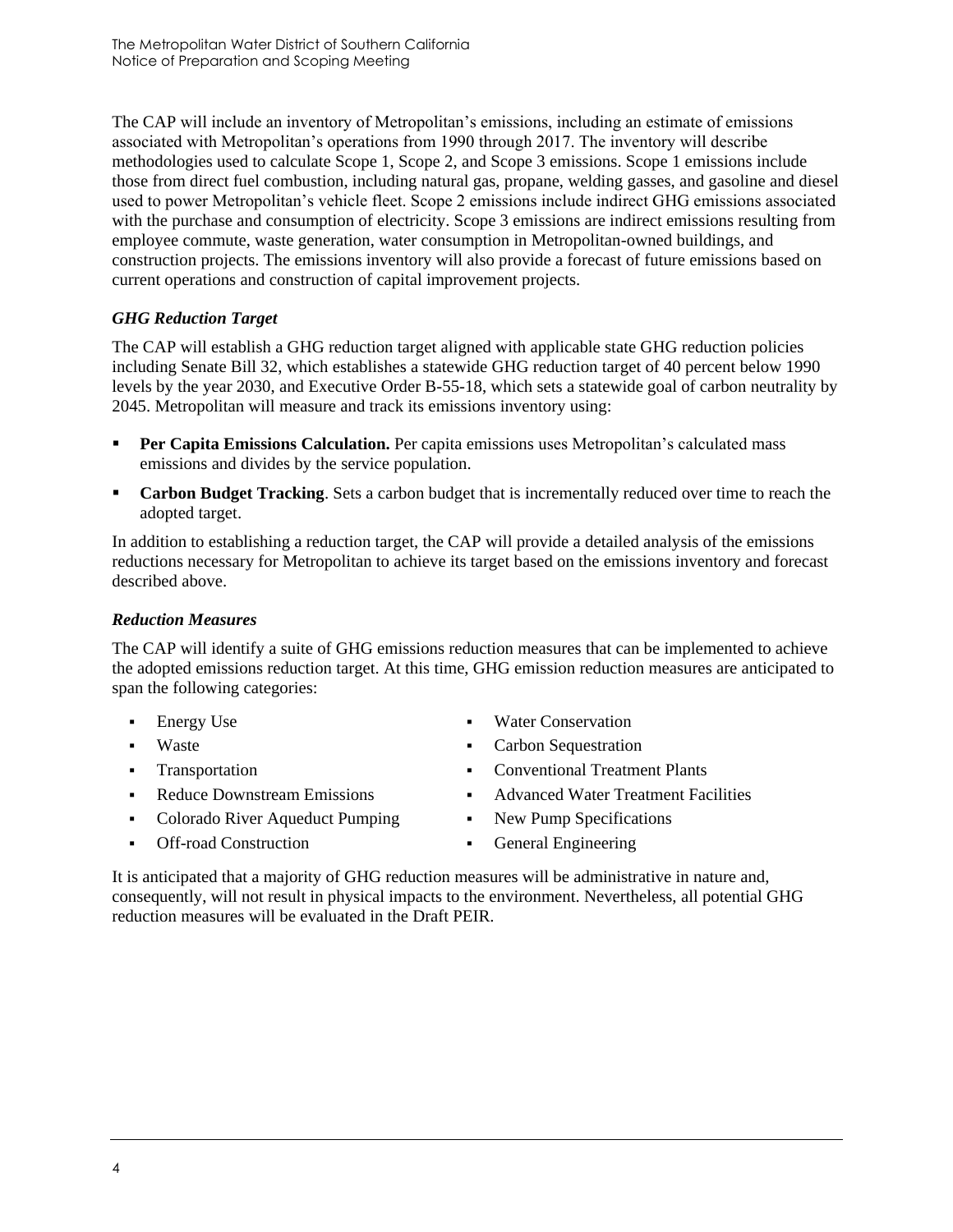### **PROJECT LOCATION**

The CAP will include reduction measures to reduce GHG emissions from Metropolitan's construction, operation, and maintenance activities. It is anticipated that most reduction measures would be implemented throughout a six-county Southern California region comprised of Los Angeles, Orange, Riverside, San Bernardino, San Diego, and Ventura counties. These counties include all of Metropolitan's service area and most of its infrastructure facilities. The CAP may also involve implementation of GHG emissions reduction measures or programs at Metropolitan land holdings in Imperial County, specifically within the Palo Verde Irrigation District; as well as land holdings in San Joaquin and Contra Costa Counties, specifically on lands commonly known as Bacon Island, Bouldin Island, Holland Tract, and Webb Tract in the Sacramento-San Joaquin Delta region. Figure 1 shows the project location.

## **POTENTIAL ENVIRONMENTAL IMPACTS OF THE PROPOSED PROJECT**

The Draft PEIR will include an analysis of all required impact areas, as well as feasible mitigation measures and a reasonable range of alternatives to avoid or reduce potentially significant impacts, if any. Environmental resource areas where it is determined that the proposed project would result in a less than significant impact will be summarized in an "Effects Found to be Less than Significant" section of the Draft PEIR.